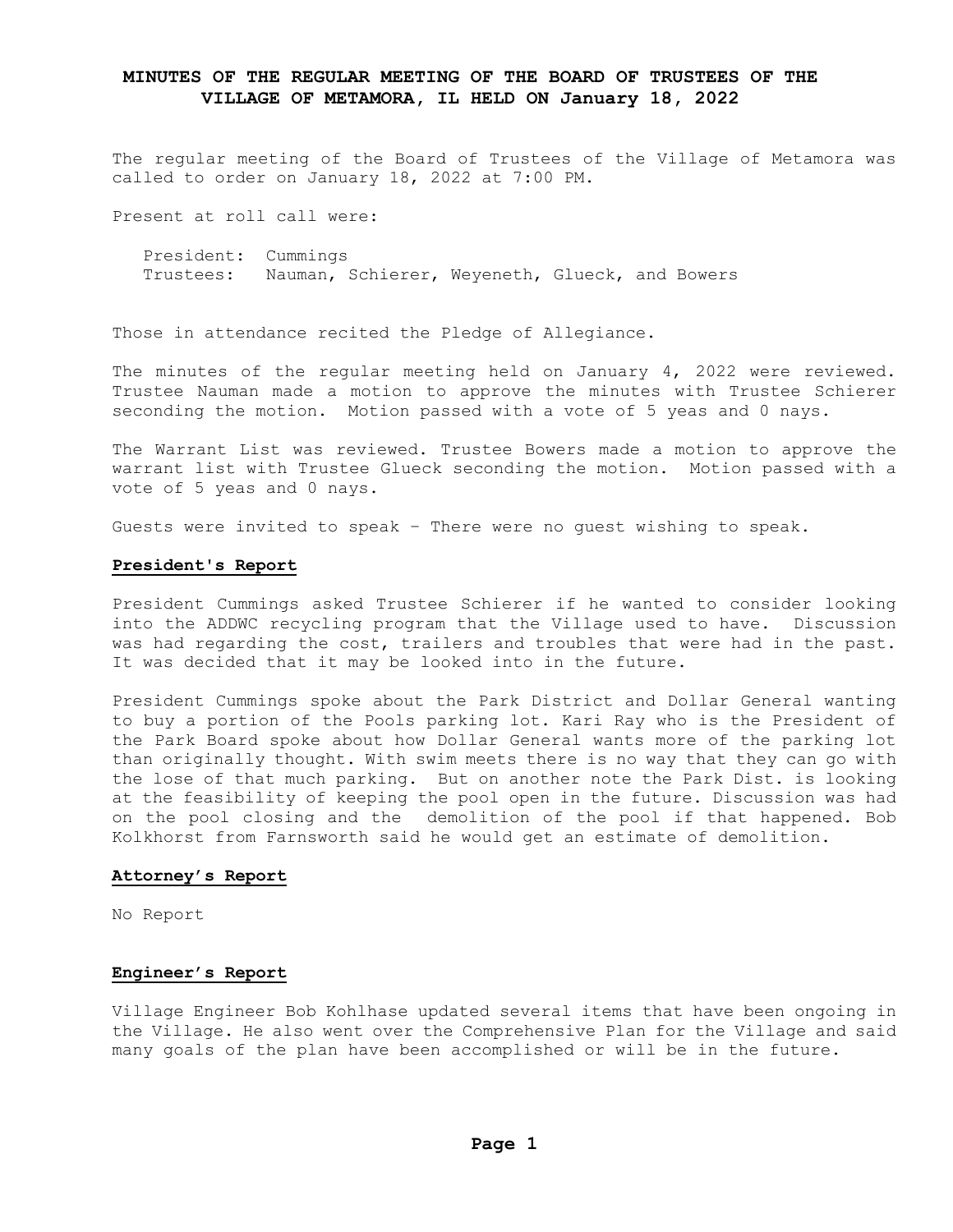# **MINUTES OF THE REGULAR MEETING OF THE BOARD OF TRUSTEES OF THE VILLAGE OF METAMORA, IL HELD ON January 18, 2022**

### **Treasurer's Report**

Joan Garber stated that Cash balances for December 31, 2021 increased by \$4,433.00 at .07% increase from November 2021. Funds were invested for the month of December 2021, in the Money Market at Commerce Bank earning interest at .05%. The Insured Cash Sweep account earned interest at .25% and the Goodfield State Bank Money Market earned interest at .01%.

Joan Garber updated the Board on the American Rescue Plan Act. She stated that the Final Rule takes effect on April 1, 2022 and recipients can take advantage of the final rule's flexibilities and simplifications now, ahead of the effective date. Meaning that the funds to be received by the Village of Metamora are now open for use of government service under the lost revenue category. Government service include services traditionally provided by a government. Examples – road building, maintenance and other infrastructure, general government administration, staff and admirative facilities. Provisions of police, fire and other public safety services (include purchase of fire trucks and police cars.

Brief discussion was had on how the money may be spent. A new Police Vehicle and Possible repairs to the downtown square area. President Cummings stated they will need to do some planning and see what is most needed around the square.

## **Public Works**

Trustee Nauman reported that one of the wells has a bad pump and needs to be repaired. There is also a firm asking about the possible rezoning of some land to R1 to allow for apartment complexes, more information will be brought to the board at a later date regrading this.

Trustee Nauman also scheduled a Public Works Committee meeting for January 25, 2022 at 6:00.

## **Public Health & Safety** (Police/Fire/ESDA

Trustee Schierer had no report for Police but that there would be a Public Safety meeting on January 25, 2022 at 5:00pm

Fire Chief Mike Sluga handed out information on calls and locations for the board. He also stated that grant money was received for radios.

Discussion moved on regarding the building of a new Fire House. Several items were discussed involving the location, size, cost, Rural Fire Board concerns